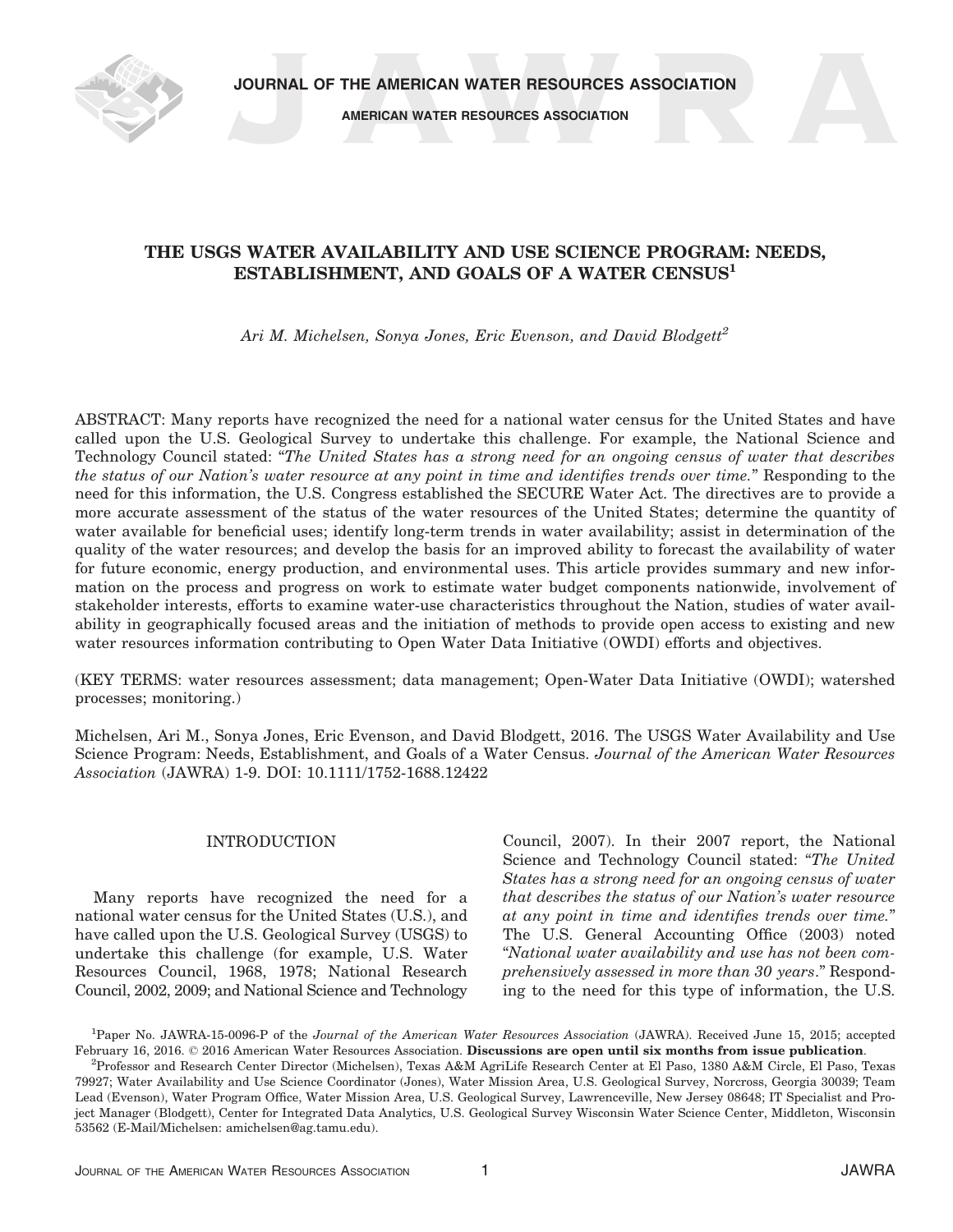Congress, in the Omnibus Public Land Management Act of 2009 (Public Law 111-11) under Subtitle F, established the SECURE Water Act. The Act contains substantive mandates for both the USGS and the U.S. Bureau of Reclamation. In particular, Section 9508 of the SECURE Water Act establishes a "national water availability and use assessment program." In accordance with the provisions in the Act, the goals are to:

- 1. Provide a more accurate assessment of the status of the water resources of the U.S.;
- 2. Assist in the determination of the quantity of water that is available for beneficial uses;
- 3. Identify long-term trends in water availability;
- 4. Use each long-term trend to provide a more accurate assessment of the change in the availability of water in the U.S.;
- 5. Assist in the determination of the quality of the water resources of the U.S.;
- 6. Develop the basis for an improved ability to forecast the availability of water for future economic, energy production, and environmental uses; and
- 7. Develop and implement methods to provide open access to existing and new water resources information.

The USGS began implementation of the SECURE Water Act in 2011 through the Department of the Interior's WaterSMART Initiative. This initiative provided resources to begin work on estimating water budget components nationwide, to augment resources for examining water-use characteristics throughout the Nation, to launch studies of water availability in geographically focused areas and to provide open access to existing and new water resources information. These efforts and programs are consistent with the goals of the Open Water Data Initiative (OWDI) initiated three years later. OWDI was launched with a proposal by the Federal Geographic Data Committee and Advisory Committee on Water Information (ACWI) in 2014 (Castle et al., 2014). The OWDI was formally presented at the 2014 American Water Resources Association (AWRA) Annual Conference (Bales, 2015). Rea et al. (2015) discuss the development, objectives, organizational participation, and progress of the OWDI in a featured issue of American Water Resources Association (2015).

## Water Budgets as a Unifying Theme

In order to more fully meet the SECURE Water Act mandates, the USGS established the Water Availability and Use Science Program (WAUSP), which includes water census projects that focus on improving methods and tools to measure and estimate components of the water budget and the development of a web data portal to provide open access to existing and new water resources data, estimates, models, and other information from individual gaging stations to hydrologic units to watersheds to specialized study areas over a wide range of spatial and temporal scales.

A water budget is an accounting of water stored within and water exchanged among some subset of the compartments, such as a watershed, a lake, or an aquifer. Unfortunately, information about most waterbudget components is not available in a consistent form across the Nation. Therefore, the WAUSP will provide estimates of selected water-budget components, such as surface water, groundwater, evapotranspiration, and water-use, at consistent spatial and temporal scales through a series of topical area studies. This information will be developed through direct field measurements obtained from data-collection networks and through the use of models that extend measured data into spatial areas and temporal periods for which measurements are not available. An additional topical area study will advance the science of environmental water, which quantitatively examines the relations between water availability and healthy ecosystems. In addition to providing a basis for national indicators of water flow and storage, these topical studies will support analyses of water availability by local and regional agencies and will contribute to research quantifying the national and global water cycle.

A long-term objective of the WAUSP is to provide measured or estimated information for all waterbudget components on a monthly time step and at the 12-digit hydrologic unit code (HUC-12) scale, an average drainage basin size across the Nation of 37 square miles. This information can then be aggregated for larger watersheds. The USGS is making this information available as part of its contribution to the OWDI. Although monthly data and HUC-12 scale information is established as a long-term goal for the WAUSP, many types of data currently can be determined only at coarser scales.

## Advisory Groups

The USGS is actively working with partners to ensure that information produced as part of the water census projects in the WAUSP can be aggregated with other types of water-availability and socioeconomic information. The USGS is working with two groups to coordinate the design and development of these efforts and to help identify existing and future water availability, quality and related information needs: the Federal Advisory Committee on Water Information and an Ad hoc Advisory Group of national, state, nongovern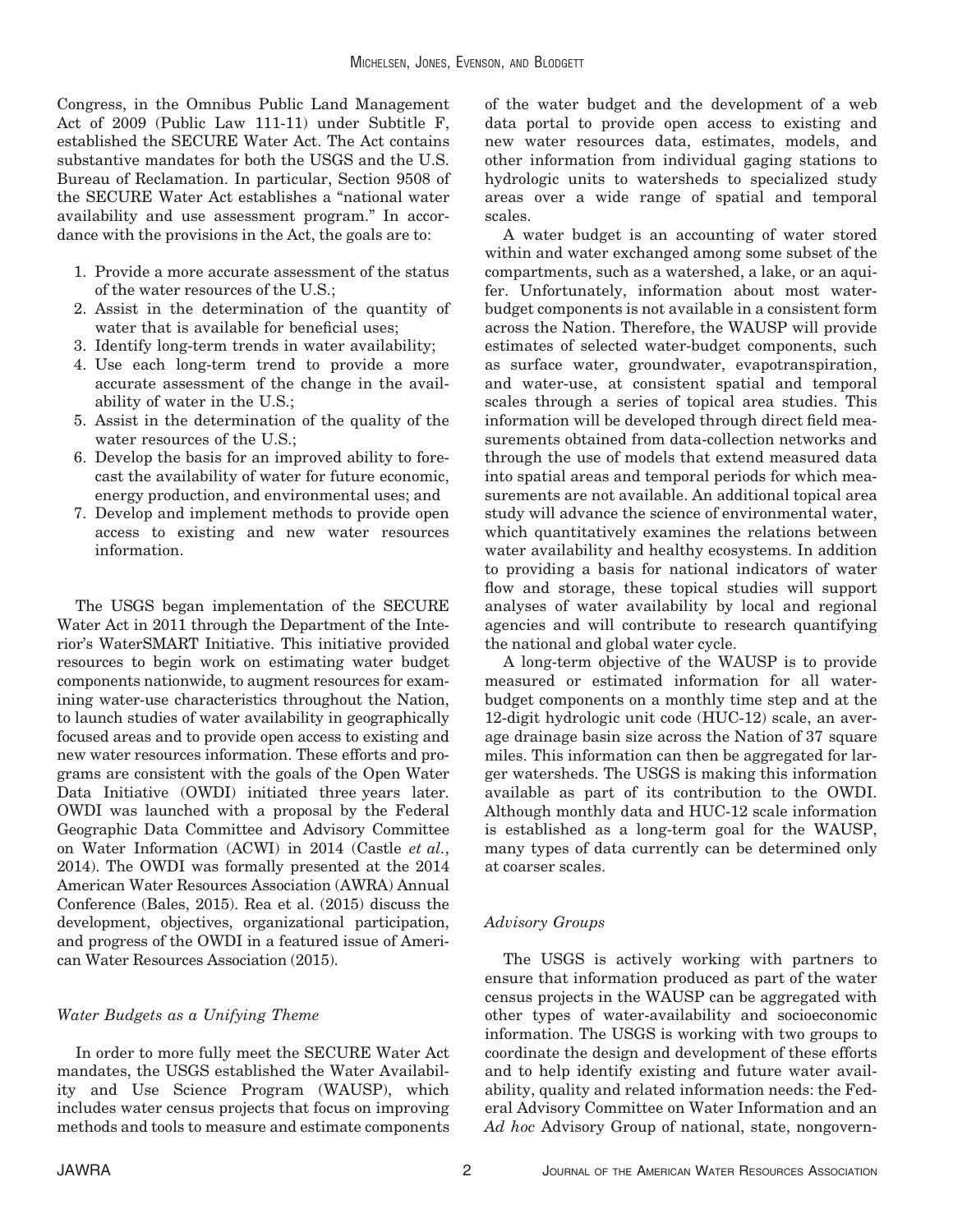mental, and other water resource information user stakeholders. These groups are continuing to provide input on OWDI and the development of the provision of data, information, and analyses.

## AVAILABILITY AND USE STUDIES

To better understand components of the water budget, studies are organized as either topical or focused geographic studies. Topical area studies are different from geographically focused studies, in that they research means of providing a consistent coverage of a particular water budget component, at the watershed scale. An example would be a topical study to research means of estimating daily streamflow (an important water budget component) at all watersheds in the Nation. The topical studies are designed to develop methods to estimate components of the water budget at a national scale, while the geographically focused studies are designed to address stakeholder issues in areas where competition for water resources is high.

Both the topical and focus area studies emphasize compiling and reporting information in a way that is useful for water management and natural resource decisions. The information developed in these studies will deliver national and high resolution estimates of water budget components for local watersheds, wateruse data for counties, tools to calculate statistics of daily streamflow records, modeled daily streamflow in ungaged basins, and access to records of aquatic biology observations.

# TOPICAL STUDIES

Topical studies develop new methodologies, improve data accessibility, and quantify and reduce data uncertainty. Examples of topical studies are: developing methods to estimate streamflow in ungaged basins, estimating evapotranspiration, groundwater assessments, improving water-use information by collecting, compiling, and developing new methods to estimate site-specific water-use data and developing stream classification schemes to help further understand the relations between streamflow and aquatic organisms.

# Estimating Streamflow

The SECURE Water Act calls for annual updates of river-basin flows and analysis of historical trends. The USGS operates a network of approximately 8,000 streamgages that provide real-time information and historical context for water-resources planning and assessment. Because the streamgage network cannot provide direct observations of streamflow at every location of interest, information about streamflow in ungaged basins is needed. The USGS aims to improve upon the information that is currently available for ungaged locations by providing estimates of daily streamflow for subwatersheds nationally through a "point-and-click" web application. The USGS is making this streamflow information available and more accessible as part of its contribution to the OWDI.

In order to determine the best methods to estimate streamflow in ungaged basins, a pilot study in the southeastern U.S. was conducted to apply five different streamflow prediction methods and evaluate each method with a wide set of performance metrics (Farmer et al., 2014). The study examined both statistical and deterministic methods for streamflow prediction in ungaged basins to determine the best for regional and national implementation. Through these comparisons, two methods emerged as the most generally accurate for streamflow prediction methods: the nearest-neighbor implementations of nonlinear spatial interpolation using flow duration curves and standardizing logarithms of streamflow by monthly means and standard deviations. To determine how well these methods perform nationally, additional areas in the Midwest and the Intermountain Region of the West are currently being tested to determine the best approach(es) for national implementation.

A second major activity is to evaluate trends in streamflow over time. Changes in surface-water hydrology can result from a wide variety of causes, including changes in water-management strategies, land-use changes, and climate variability and climate change. Changes in streamflow can impact water availability for public supply, industry, power generation, or agricultural use, and can affect water quality and aquatic ecosystems. Characterizing trends in streamflow and developing a greater understanding of the causes of trends are therefore critical to understanding future water availability.

## Estimating Evapotranspiration

Evapotranspiration (ET) is an essential component of water-budget determinations for water availability. ET measured or estimated from irrigated cropland is also a fundamental variable of consumptive wateruse and has important implications for administration of water rights and river-basin compacts. Historically, reliable estimation of ET has required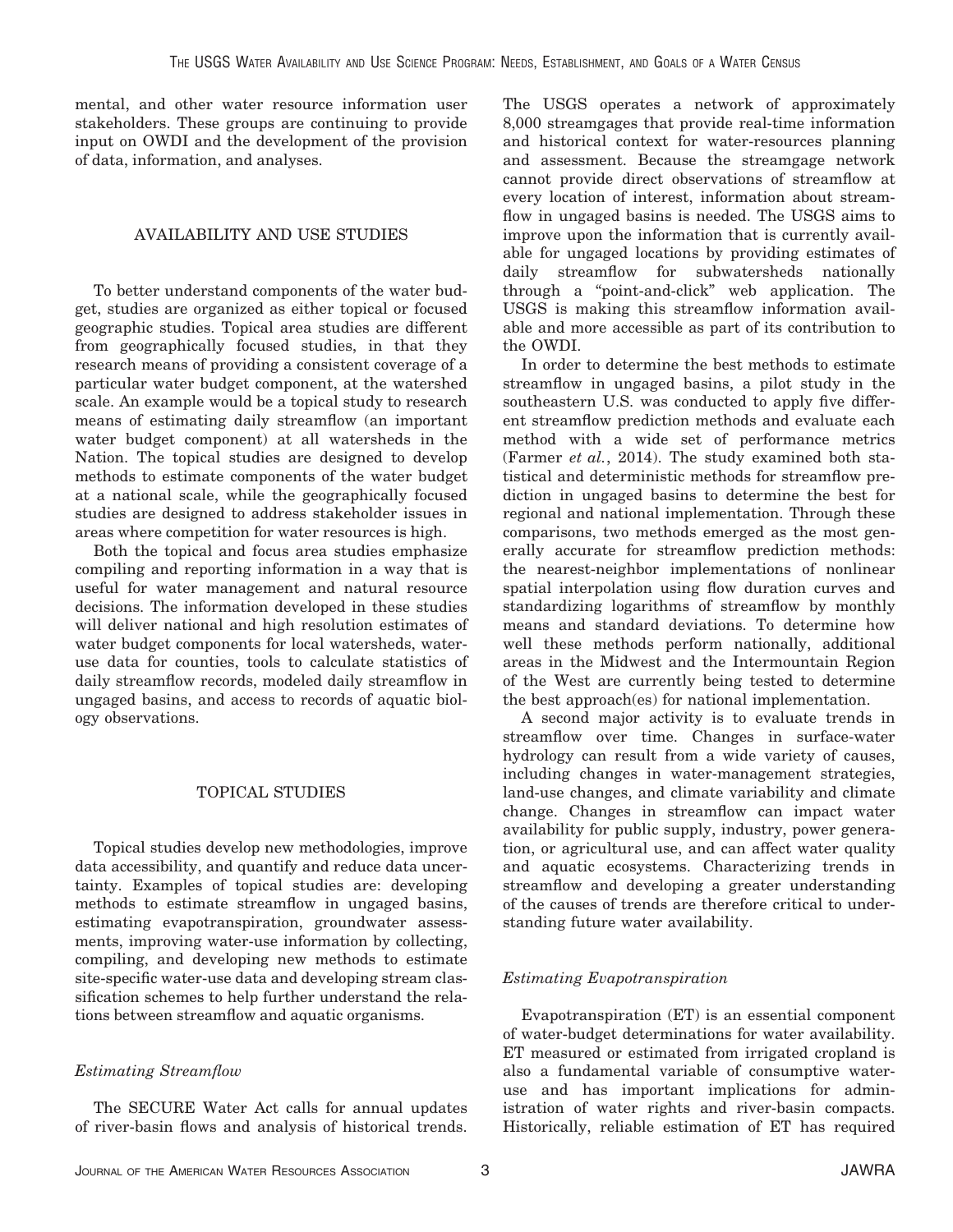site-specific field measurements made by using specialized instruments. However, because these sites represent conditions only in their immediate vicinity, quantifying ET over broad areas such as irrigation districts, river basins, or states is a difficult task. In the past 15 years, substantial progress has been made in meeting this challenge by using satellite imagery to make estimates of ET across the landscape.

The USGS is applying satellite remote-sensing techniques to estimate ET using 1-km-resolution National Aeronautics and Space Administration Moderate Resolution Imaging Spectroradiometer land-surface temperature imagery from the archive at the USGS Earth Resources Observation and Science (EROS) Center (Senay *et al.*, 2013). Although such images are collected daily, energy-budget calculations are made on eight-day composites that greatly reduce problems of cloud cover. The method uses remotely sensed thermal data and model-assimilated weather fields to produce ET for the contiguous U.S. at monthly and seasonal time scales. The method is based on the Simplified Surface Energy Balance operational (SSEBop) model, which uses predefined boundary conditions that are unique to each pixel for the "hot" and "cold" reference conditions. The SSEBop model uses MODIS and Global Data Assimilation System (GDAS) data streams to compute monthly, seasonal, and annual summaries at the spatial scale of 12-digit HUCs covering the period from 2000 to 2013. The USGS is making this ET information available as part of its contribution to the OWDI. More research is required to improve the representation of the predefined boundary conditions in complex terrain at small spatial scales. The SSEBop approach can also be applied with other thermal sensors such as Landsat. In the future, the USGS plans to use a combination of MODIS and Landsat to improve spatial and temporal resolution of ET estimates.

#### Groundwater Assessments

The USGS began a program of regional groundwater availability studies in 2004 (Dennehy, 2005) to provide the public and water managers with a better understanding of the status of and trends in the Nation's groundwater availability. The USGS has a long history of investigating the role of groundwater in water availability and an overview of groundwater resource investigations of the USGS can be found at <http://water.usgs.gov/ogw/gwrp/>. Current plans call for studies of 30 to 40 regional aquifer systems that, once completed, will collectively lead to a national assessment of groundwater availability. Additional funding in FY 2011 provided an opportunity to accelerate this program with assessment of the glacial aquifer system that extends across all or parts of 25 northern states from Maine to Washington and Alaska. The glacial deposits are the source of the largest groundwater withdrawals for public and domestic supply in the U.S., and an estimated 22.5 million people rely on the glacial aquifer system for their drinking water.

## Improving Water-Use Information

The human impact on the water budget results in a need to understand the demand side of water availability and use; however, information on the Nation's water-use is relatively limited. Better information is needed on withdrawal, conveyance, consumptive use, and return flow by sector of use as well as on the factors that influence these components of water-use. Such information will allow water managers and planners to make more effective decisions for the future. Water-use data are vital to water-availability studies and regular evaluation of water-use data provides trend information, which is critical to decision making for future water needs. The USGS has been producing national compilations of water-use every five years since it issued its first compilation for calendar year 1950.

Improvements in measuring and collecting, as well as developing new methods to estimate, site-specific water-use data are primary objectives of the SECURE Water Act. The USGS has begun several efforts to populate the USGS site-specific database for water-use information. The first of these efforts is aimed at developing methods to estimate site-specific water withdrawal and consumptive use at thermoelectric plants. The model is based on linked heat and water budgets and is used in conjunction with reported thermoelectric water withdrawals and consumption to produce withdrawal and consumption estimates by facility, including thermodynamically plausible ranges of minimum and maximum withdrawal and consumption. In 2010, for 1,290 waterusing thermoelectric plants in the U.S., the total estimated withdrawal was about 129 billion gallons per day (Bgal/day) and total estimated consumption was about 3.5 Bgal/day (Diehl and Harris, 2014). In contrast, total withdrawal reported by the U.S. Department of Energy, Energy Information Administration (EIA) was about 24 percent higher than the modeled estimates, and total EIA-reported consumption was about 8 percent lower (Diehl and Harris, 2014). Sitespecific thermoelectric information will be generated again for the 2015 water-use compilation. The USGS is making this thermoelectric water-use information available as part of its contribution to the OWDI.

Another effort underway will populate the sitespecific database with public supply information. This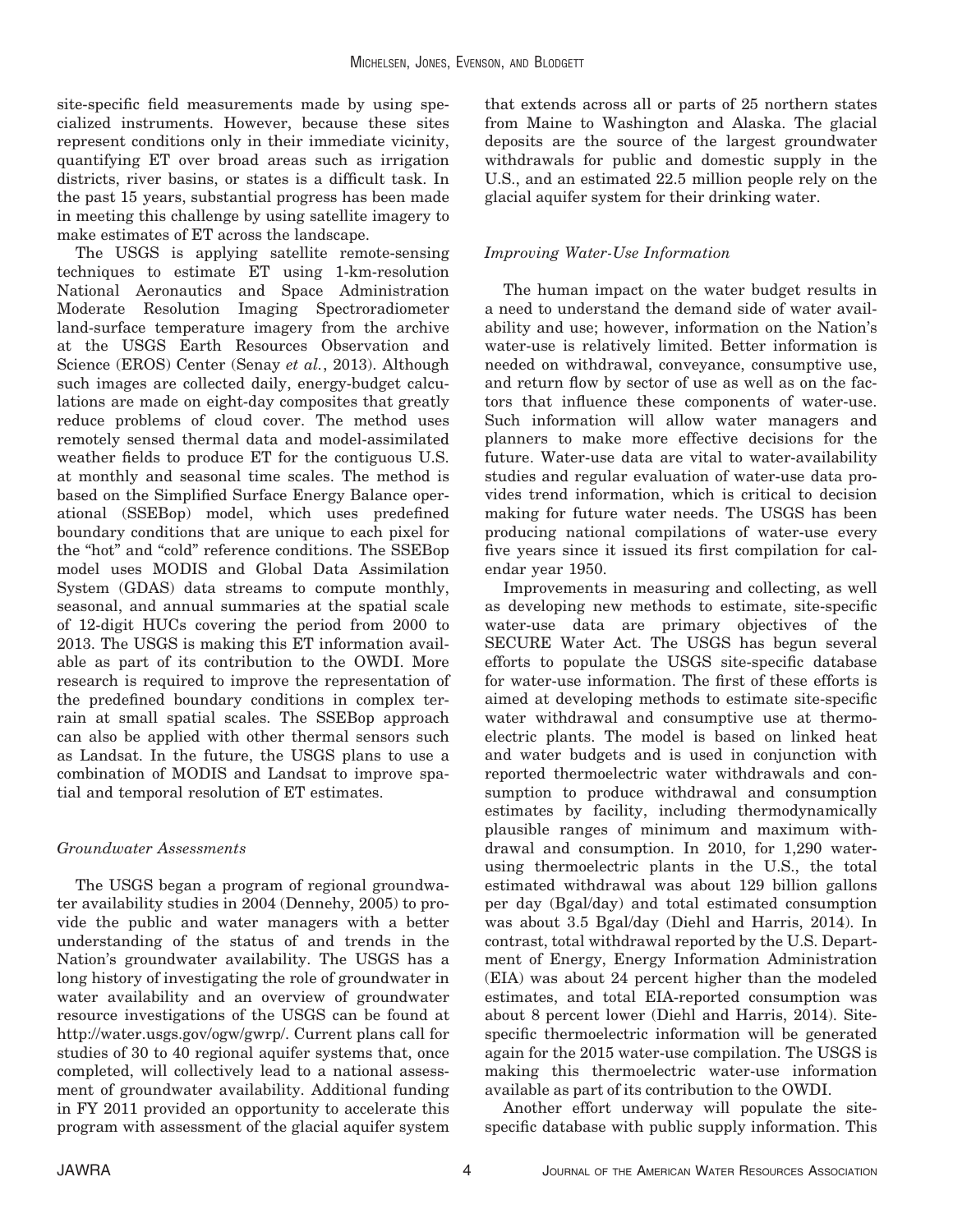effort will be completed in fiscal year 2017 and will allow the USGS to incorporate public supply wateruse data (withdrawals, deliveries, consumptive use) into its assessments. The USGS intends to provide as much data as possible on a site-specific basis to allow managers to combine data by county, HUC, city, or other combinations that are useful for decision making. The USGS is making this water-use information available as part of its contribution to the OWDI. Finally, for the 2015 water-use compilation we plan to develop methods for estimating consumptive use for irrigation. This effort is in the planning stages, but will build on the work being developed as part of the ET topical study.

## Stream Classification for Environmental Water

Classification schemes are an important step in developing an understanding of how natural systems respond to changes associated with resource management actions and are identified as one of the first steps in the Ecological Limits of Hydrologic Alteration (ELOHA) framework (Poff et al., 2010). ELOHA was designed to support the development of environmental flow standards at the state or watershed level and emphasizes the use of hydroecological metrics that characterize the five major components of the flow regime—duration, magnitude, frequency, rate of change (rise and fall), and timing and seasonality of flow events. Classification is the process of systematically arranging streams and rivers into groups that are most similar with respect to flow regime characteristics. It is an objective process that explicitly accounts for uncertainty, is readily interpretable by users, can be applied at multiple spatial scales, and provides meaningful stream types. Stream classification also provides a foundation for discerning differences in ecological character, allows the development of meaningful relations between hydrology and ecology, and provides a baseline by which the response of aquatic assemblages to hydrologic alteration can be assessed. Sites are typically grouped using statistics derived from a daily streamflow time series at USGS streamflow gages which are used to compare natural and altered hydrologic regimes, and ultimately to determine the effects of streamflow alteration and water withdrawals on aquatic ecosystems.

Despite recent advances in stream classification processes, the absence of an updated national-scale stream classification for the U.S. has been an impediment to effective resource management. The recent study by Archfield et al. (2013) developed a set of seven parsimonious, objective hydro-ecological classification variables to classify flow based on more than 1,500 USGS gaging stations across the conterminous U.S. These seven hydro-ecological variables represent the mean, coefficient of variation, skewness, kurtosis; autoregressive lag-one correlation coefficient, amplitude and phase of the seasonal signal. These variables were chosen because they account for a broad array of ecologically relevant streamflow statistics (that is, duration, magnitude, frequency, etc.) that have commonly been used to classify streams in the past, but with far fewer variables. This approach also allowed a more objective classification that resource managers can use when determining instream flow criteria. The results of this investigation demonstrated that these seven variables did a better job at classifying streams than a much larger set of commonly used streamflow statistics. This parsimonious classification approach had a number of added benefits including overcoming the subjective process of choosing a subset of flow metrics from a very large assortment of variables, implicitly accounting for the five major components of streamflow, a high level of stability among stream classes, and a reduction in redundancy among variables. The USGS is making this classification information available through the National Water Census Data Portal as part of its contribution to the OWDI.

In addition to this national streamflow classification structure, a set of flexible tools are being developed that will allow stakeholders to basins at varying scales (HUCs). These tools are being designed to serve both a predetermined set of stream classes derived from a subset of existing baseline hydrographs and, alternatively, to provide the users with the option of deriving a set of stream classes based on user-specified input. These tools are meant to complement existing local and regional efforts to classify streams that stakeholders may be using for more detailed assessment and management purposes.

## GEOGRAPHIC FOCUS AREA STUDIES

The geographic focus area studies provide opportunities to test and improve approaches for quantifying water-budget components and pilot the application of regional water budgets to stakeholder identified water-management challenges (Alley *et al.*, 2013). These studies also provide an opportunity to inform and "ground truth" the methods and applications of the topical studies with local information. There were three initial focus area studies, the Apalachicola-Chattahoochee-Flint River Basin, Colorado River Rasin, and Delaware River Basin (Figure 1). Three new geographic focus area studies will begin in 2016. These are the Upper Rio Grande Basin, Red River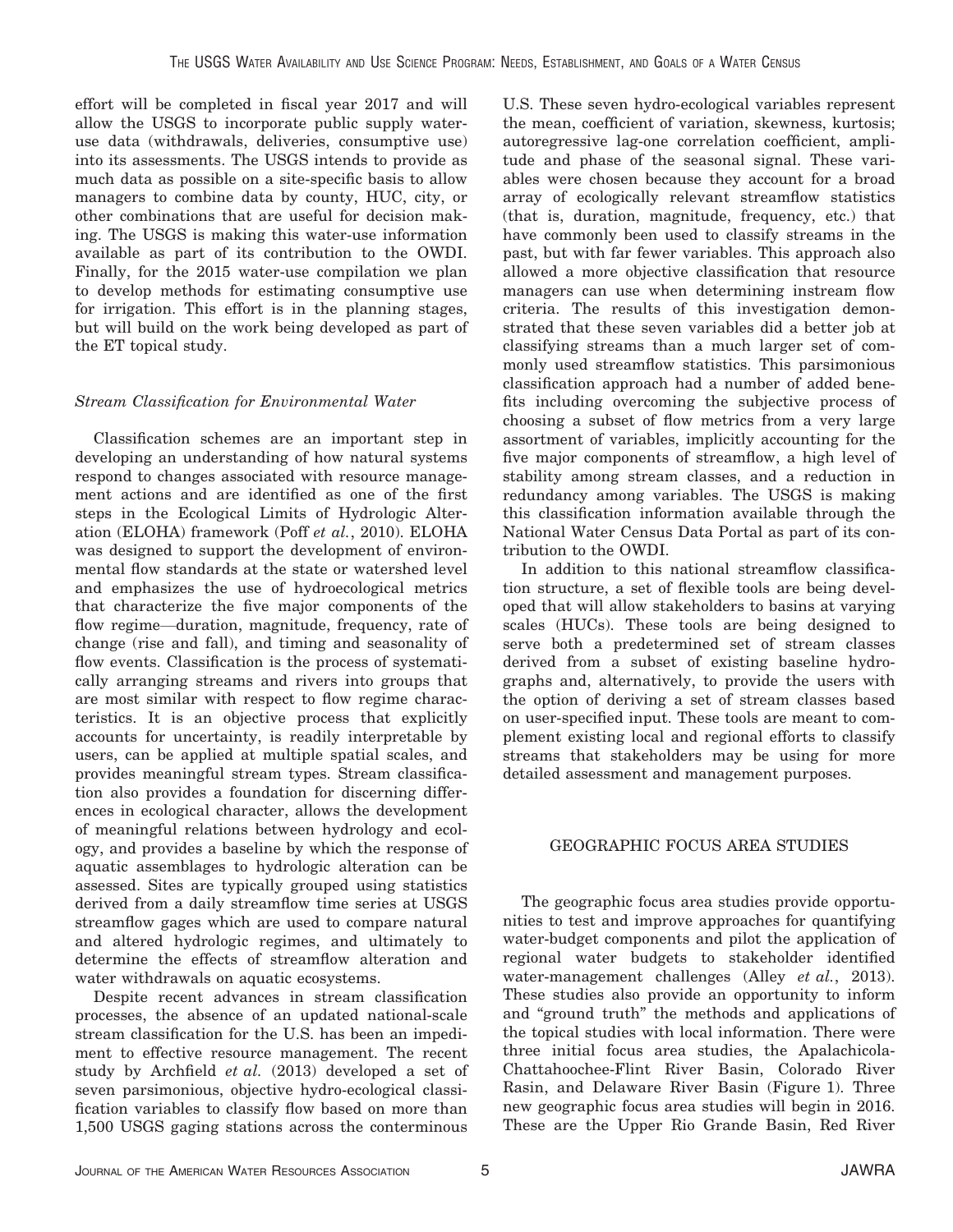Basin, and Coastal Basins of the Carolina. Each study area will compile water-use at the HUC-8 (or smaller) scale as part of the study requirements. All of the geographic focus area study information will be available through the National Water Census Data Portal as part of USGS's contribution to the OWDI.

#### Apalachicola-Chattahoochee-Flint River Basin Focus Area Study

The Apalachicola-Chattahoochee-Flint (ACF) River Basin is both physiographically and biologically diverse. The basin has numerous water demands that include recreation, municipal water supply, power generation, ecological flow requirements, and agriculture. To help regional resource managers the USGS is developing deterministic streamflow and groundwater models that can be linked to produce estimates of streamflow in ungaged locations, developing ecological models that analyze flow effects on species persistence and colonization, and developing water-use estimates at the HUC-8 scale for the entire basin.

The calibrated basin-wide streamflow model will be used to develop finer scale models for selected subbasins in six locations in the ACF which will be used to parameterize ecological models that relate modeled hydrology for each basin to population and metapopulation dynamics. In this case, metapopulation dynamics refer to the localized colonization and extinction of separate populations of the same species, which are geographically separated from one another. These models will allow stakeholders to improve estimation of streamflow requirements for ecological purposes.

#### Delaware River Basin Focus Area Study

Competing water needs in the drainage basin of the Delaware River make it an ideal case study for developing tools for sustainable management and water conflict resolution. The following issues were identified as priorities by stakeholders in the Delaware River Basin:

- 1. Acquisition, management, and integration of improved water-use and water-supply data;
- 2. Development of ecological water science that includes enhancement of the existing Decision Support System for parts of the Delaware River, definition of relations between streamflow processes and aquatic-assemblage responses in tributaries, and development of a streamflowestimation tool for ungaged sites; and
- 3. Development of a hydrologic watershed model to evaluate the effects of water stressors, such as growth of population centers, land-use change, and climate variability and change, on water resources in the basin.

Products of this study will include (1) a database of water-withdrawal, water-use, and return-flow information for watersheds that will be accessible to water-resource managers in the basin; (2) a Webbased tool developed by using index streamgages to estimate baseline daily streamflow at ungaged streams in the basin from 1960 to 2010; (3) an evaluation of water needs for aquatic ecological systems within the basin, including an updated decision support system for sections of the river, and development



FIGURE 1. Geographic Focus Area Study Locations. Basins in green represent existing studies and those in brown are studies that will begin in Fiscal Year 2016.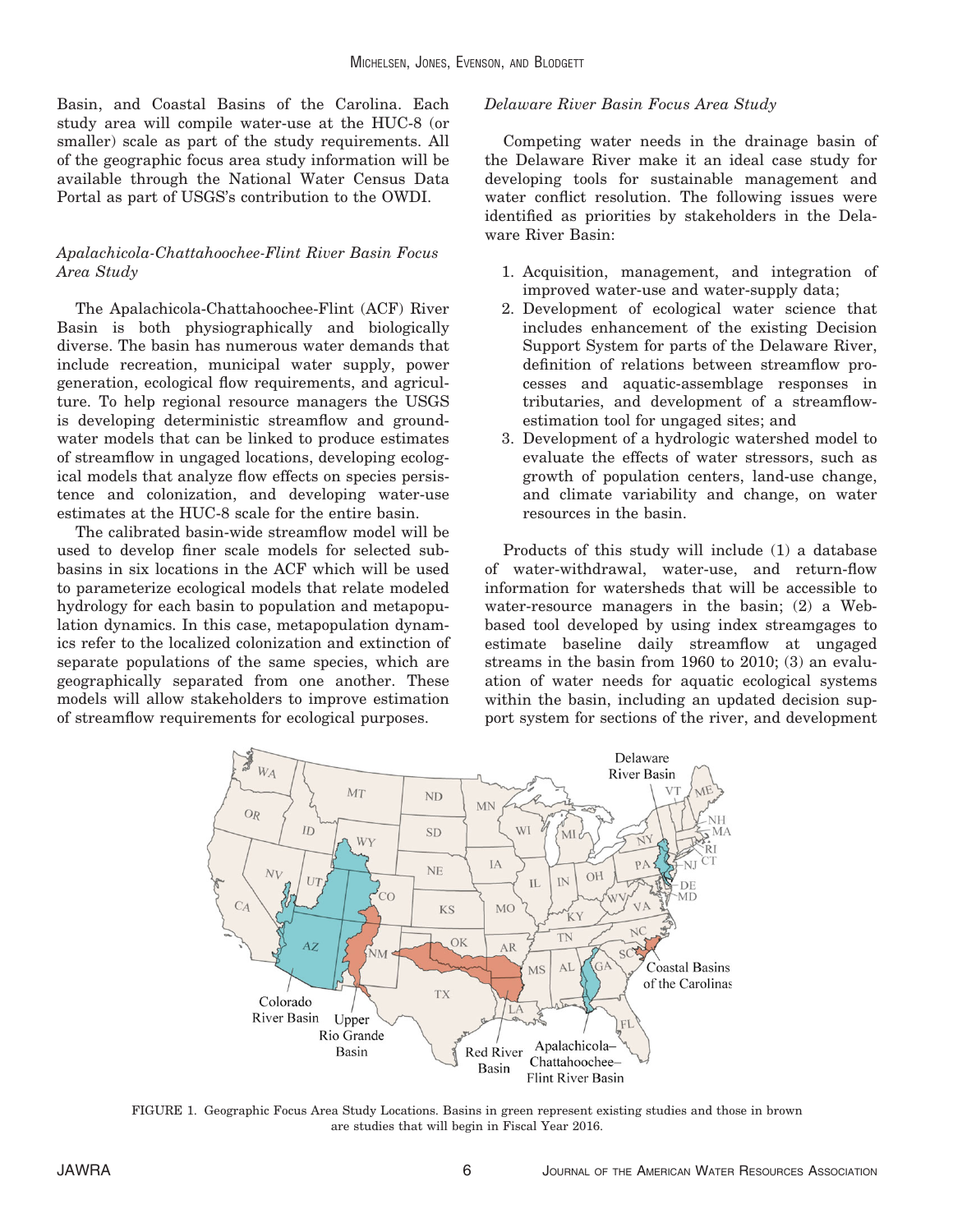of flow/aquatic-assemblage response relations for tributaries; and (4) a hydrologic model of the nontidal portions of the watershed tributaries with an easy-touse interface that will allow water-resource managers to evaluate potential effects of future population, land-use, or water-demand scenarios.

Ecological water science activities in the Delaware River Basin are being implemented to broaden the capabilities of an integrated Decision Support System (DSS) ([http://water.usgs.gov/watercensus/delaware-dss.](http://water.usgs.gov/watercensus/delaware-dss.html) [html](http://water.usgs.gov/watercensus/delaware-dss.html) and Maloney et al., 2015) to better understand and simulate the effects of alternative water-management scenarios on habitat availability for key native species (for example: trout, American shad, and dwarf wedge mussel). Detailed field and laboratory experiments are underway to develop habitat suitability criteria that simulate the relation between the physiological response of key species and changes in temperature and hydrology. Simulation estimates of habitat characteristics are also being developed for large mainstem reaches of the Delaware River Basin across a range of discharge conditions. Planned work with the DSS will help identify data gaps, support evaluation of the feasibility of extending the modeled area farther down the mainstem, and provide options for several alternative water-management scenarios. Research findings and modeling tools developed as part of the ecological water science effort will be useful to state and federal natural-resource agencies and other stakeholders charged with ensuring that watermanagement actions are consistent with (1) meeting human needs and protecting biological integrity as mandated by the Clean Water Act, and (2) conserving imperiled and (or) recreationally valued species. In the future, the research, tools, and applications being developed as part of this study's ecological water science efforts are expected to have applicability nationally.

# Colorado River Basin Focus Area Study

This basin is experiencing rapid population growth and increased water demands by many sectors, including energy, agriculture, and municipal water supplies. Given the large size of the river basin, certain aspects of the Colorado River Basin Focus Area Study (FAS) were conducted at the subregional basinand subbasin-scale in order to answer the relevant questions and inform the appropriate management decisions. The study focuses on estimating current and historical trends in water-use, with a focus on consumptive water-use, completing regional and field-scale assessments of water budget components, snowpack water content and snow sublimation, and identifying geologic controls on groundwater flow and

determining the relative importance of groundwater discharge to streams for sustaining surface-water supplies and environmental needs. Water-use information is being compiled for the basin at the HUC-8 scale, which will allow an investigation of water-use trends by sector. Water-use sectors, including selfsupplied commercial water-use and hydroelectric water withdrawals will be estimated for years 2000, 2005, and 2010 and trends analysis will be conducted back to 1985.

To better understand estimated runoff from snowmelt, a component of the Colorado River Basin FAS study compared independent, ground-based snow survey data in the Colorado Rocky Mountains to the SNOw Data Assimilation System (SNODAS). SNO-DAS estimates at the  $1-\text{km}^2$  scale (Clow *et al.*, 2012). SNODAS estimate in forested areas explained 72% of the variance in snow depths and 77% of the variance in snow water equivalent (SWE). In alpine areas SNO-DAS estimates only explained 16% of the variance in snow depth and 30% of the variance in SWE. The study developed a method to adjust estimates that uses relations between prevailing wind direction, terrain, and vegetation to account for wind redistribution of snow in alpine terrain. These adjustments improved agreement between measurements and SNODAS estimates.

Another component of the FAS developed a method that uses discrete specific conductance (SC) data to estimate base flow at a daily time step using the conductivity mass balance (CMB) approach. Regressionderived CMB base flow estimates were more similar to base-flow estimates obtained using a CMB approach with measured high frequency SC data than were the graphical hydrograph separation base-flow estimates at 12 snowmelt dominated streams and rivers. There was a near perfect fit between the regression-derived and measured CMB base-flow estimates at sites where the regression models were able to accurately predict daily SC concentrations. It is possible to use the regression-derived approach to estimate base flow at large numbers of sites, thereby enabling future investigations of watershed and climatic characteristics that influence the base-flow component of stream discharge across large spatial scales.

## MANAGING AND DELIVERING INFORMATION

A WAUSP program-wide data-management plan and policy for funded projects is being developed to provide a framework that will guide and document these activities. Data-management planning spans the entire data life cycle to include data acquisition, documentation, processing, analysis, preservation,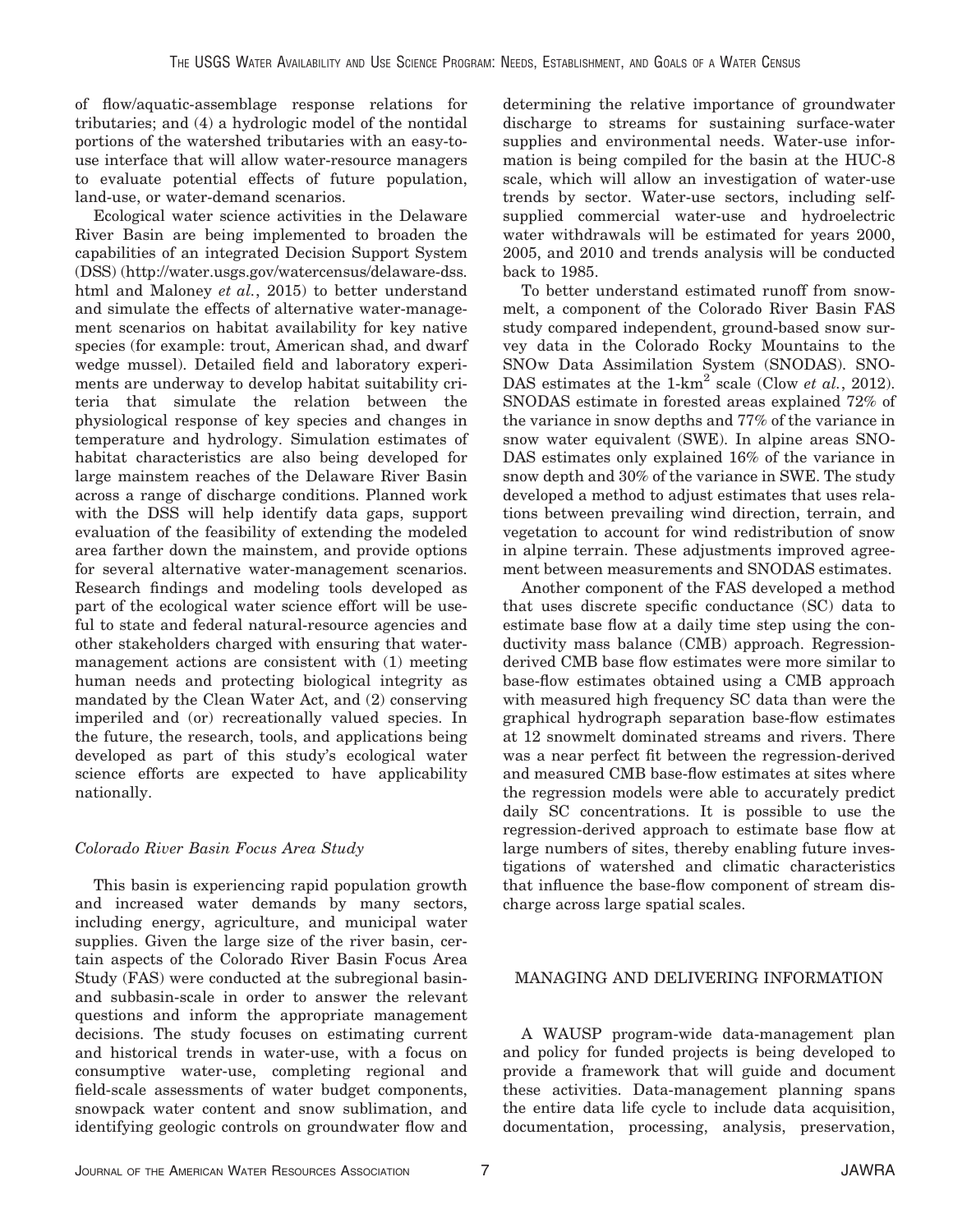and delivery (access). The data-management plan will emphasize adoption of existing international and federal standards for data elements, processing, preservation, and delivery to serve as unifying and integrating criteria to facilitate interoperability with partners. Coordination of data activities with partners, data providers, and federal advisory organizations such as the Advisory Committee on Water Information as part of the OWDI will ensure that the data are useful to a wide range of users and purposes.

As the projects described here come to completion, the information resources they produce will be published using standards and approaches in line with the OWDI. They will be discoverable through the National Water Census Data Portal. It will provide an index that exposes data resources to the Internet and a portal to access and aid exploration and use of national and detailed water budget data, streamflow statistics, aquatic biology, water availability and use studies and other information and applications. Some of these data will be obtained from existing sources within the USGS and partner agencies, whereas other data are being developed directly as part of ongoing activities.

The WAUSP will provide a wide array of previously unavailable data to the community consistent with the OWDI including more detailed water budgets, water availability and use studies, groundwater assessments, improved evapotranspiration and wateruse information, and geographic focus area studies information. Development of an open water data information resources portal will greatly advance understanding, management, and planning of water resources and will help achieve many of the recommendations for water resources information which have been made over the last several decades.

#### ACKNOWLEDGMENTS

Development of this paper was supported by Texas A&M Agri-Life Research, USDA National Institute for Food and Agriculture and the U.S. Geological Survey. The opinions expressed and any errors or omissions are those of the authors.

#### LITERATURE CITED

- Alley, W.M., E.J. Evenson, N.L. Barber, B.W. Bruce, K.F. Dennehy, M.C. Freeman, W.O. Freeman, J.M. Fischer, W.B. Hughes, J.G. Kennen, J.E. Kiang, K.O. Maloney, M. Musgrove, B. Ralston, S. Tessler, and J.P. Verdin, 2013. Progress Toward Establishing a National Assessment of Water Availability and Use. U.S. Geological Survey Circular 1384, 34 pp.
- American Water Resources Association, 2015. Open Water Data Initiative, Water Resources IMPACT, 17:6.
- Archfield, S.A., J.G. Kennen, D.M. Carlisle, and D.M. Wolock, 2013. An Objective and Parsimonious Approach for Classifying Natural Flow Regimes at a Continental Scale, River Research and Applications 30(9):1166-1183, DOI: [10.1002/rra.2710](http://dx.doi.org/10.1002/rra.2710).
- Bales, J.D., 2015. Context of the Open Water Data Initiative. Water Resources IMPACT. American Water Resources Association 17(6):5-6.
- Castle, A., L. Caramanizn, J. Johnston, B. Werkheiser, J. Bales, N. Booth, D. Cline, J. Dalton, D. Maidment, K. Gallagher, and I. DeLoatch, 2014. Open Water Data Initiative Proposal and Charge for Discussion. [http://acwi.gov/acwi-minutes/acwi2014/Open\\_](http://acwi.gov/acwi-minutes/acwi2014/Open_water_data_proposal_to_acwi-7-21-14.pdf) [water\\_data\\_proposal\\_to\\_acwi-7-21-14.pdf,](http://acwi.gov/acwi-minutes/acwi2014/Open_water_data_proposal_to_acwi-7-21-14.pdf) accessed November 2015.
- Clow, D.W., L. Nanus, K.L. Verdin, and J. Schmidt, 2012. Evaluation of SNODAS Snow Depth and Snow Water Equivalent Estimates for the Colorado Rocky Mountains, USA. Hydrological Processes 26:2583-2591.
- Dennehy, K.F., 2005. Ground-Water Resources Program: U.S. Geological Survey Fact Sheet 2005-3097, 4 pp. [http://pubs.usgs.gov/](http://pubs.usgs.gov/fs/2005/3097/) [fs/2005/3097/,](http://pubs.usgs.gov/fs/2005/3097/) accessed November 2015.
- Diehl, T.H. and M.A. Harris, 2014. Withdrawal and Consumption of Water by Thermoelectric Power Plants in the United States, 2010: U.S. Geological Survey Scientific Investigations. USGS Report 2014-5184, 28 pp., DOI: [10.3133/sir20145184](http://dx.doi.org/10.3133/sir20145184).
- Farmer, W.H., S.A. Archfield, T.M. Over, L.E. Hay, J.H. LaFontaine, and J.E. Kiang, 2014. A Comparison of Methods to Predict Historical Daily Streamflow Time Series in the Southeastern United States. U.S. Geological Survey Scientific Investigations Report 2014-5231, 34 pp.
- Maloney, K.O., C.B. Talbert, J.C. Cole, H.S. Galbraith, C.J. Blakeslee, L. Hanson, and C.L. Holmquist-Johnson, 2015. An Integrated Riverine Environmental Flow Decision Support System (REFDSS) to Evaluate the Ecological Effects of Alternative Flow Scenarios on River Ecosystems. Fundamental and Applied Limnology/Archiv für Hydrobiologie 186:171-192.
- National Research Council, 2002. Estimating Water-Use in the United States: A New Paradigm for the National Water-Use Information Program. National Academies Press, Washington, D.C., 176 pp.
- National Research Council, 2009. Toward a Sustainable and Secure Water Future: A Leadership Role for the U.S. Geological Survey. National Academies Press, Washington, D.C., 114 pp.
- National Science and Technology Council, Committee on Environment and Natural Resources, 2007. A Strategy for Federal Science and Technology to Support Water Availability and Quality in the United States. Executive Office of the President, Washington, D.C.
- Poff, N.L., B. Richter, A.H. Arthington, S.E. Bunn, R.J. Naiman, E. Kendy, M. Acreman, C. Apse, B.P. Bledsoe, M. Freeman, J. Henriksen, R.B. Jacobson, J. Kennen, D.M. Merritt, J. O'Keeffe, J.D. Olden, K. Rogers, R.E. Tharme, and A. Warner, 2010. The Ecological Limits of Hydrologic Alteration (ELOHA): A New Framework for Developing Regional Environmental Flow Standards. Freshwater Biology 55:147-170.
- Public Law 111-11, Omnibus Public Land Management Act of 2009. [http://www.gpo.gov/fdsys/pkg/PLAW-111publ11/pdf/PLAW-](http://www.gpo.gov/fdsys/pkg/PLAW-111publ11/pdf/PLAW-111publ11.pdf)[111publ11.pdf,](http://www.gpo.gov/fdsys/pkg/PLAW-111publ11/pdf/PLAW-111publ11.pdf) accessed November 2015.
- Rea, A.H., E.P. Clark, A. Adams, and W.B. Samuels, 2015. The Open Water Data Initiative: Water Information for a Thirsty National. Water Resources IMPACT. 17(6): 7-10,
- Senay, G.B., S. Bohms, R.K. Singh, P.H. Gowda, N.M. Velpuri, H. Alemu, and J.P. Verdin, 2013. Operational Evapotranspiration Mapping Using Remote Sensing and Weather Datasets: A New Parameterization for the SSEB Approach. Journal of the American Water Resources Association 49(3):577-591, DOI: [10.1111/](http://dx.doi.org/10.1111/jawr.12057) [jawr.12057](http://dx.doi.org/10.1111/jawr.12057).